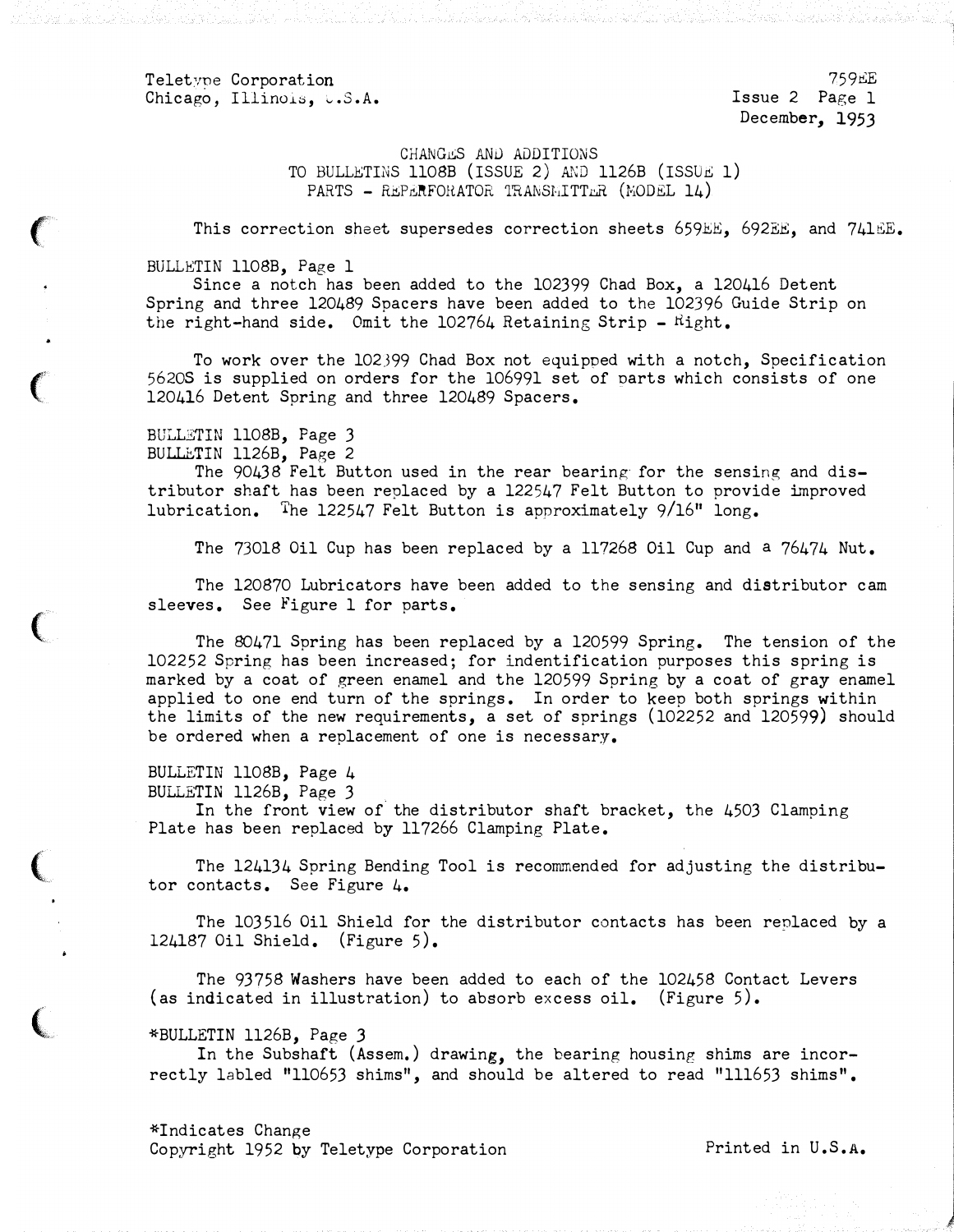BULL�TIN ll08B, Page 5 BULLBTIN ll26B, Page 7 (759EE) The 103399 Tape Chute has been replaced by a 120960 Tape Chute with embossed rib. BULLETIN 1108B, Page 6 BULLETIN 1126B, Page 4<br>CLUTCH DETENT LEVER BRACKET AND TAPE-OUT CONTACT (ASSEM.) - The 115778 set of parts (Figure 6) reolaces thefollowing parts: 1047 3598 94665 102028 BULLETIN ll08B, Page 6 Screw Nut Screw Post, Spring 102303 102304 125257 Roller Lever, Detent Spring CLUTCH MAGNET BRACKET - (ASSEM.) - A 120682 Clutch Magnet Release Spring has been added to the Clutch Magnet Bracket  $-$  (Assem). This release spring is assembled to the shaft of the clutch magnet assembly and rests against the upper end pieces of the magnet coils. Its purpose is to improve the armature release time and to prevent the armatures from sticking to their magnet cores because of oil residues. BULLETIN ll08B, Page 7 BULLETIN ll26B, Page 17 The 110437 Spring associated with the 102415 Shift Latch in the upper illustrations and the 102262 Shift Lever in the lower illustrations has been replaced by an 84575 Spring. In the upper illustration the 102416 Screw has been lengthened .064" (from  $.656"$  to  $.720"$ ) to accommodate the addition of a 3598 Nut. BULl��TIN ll08B, Page 10 BUL�TIN ll26B, Page 9 The 98479 Guard for the type bar backstop as shown in Figure 2, now applies to all models. BULLETIN 1108B, Page 11 In the contact assembly mounting parts, the four 6746 Screws have been replaced by 80342 Screws and four 72252 Washers have been added. BULLETIN ll08B, Page 13 BULLETIN ll26B, Page 11 The 82440 Screw used for mounting the cams has been replaced by a 120896 Screw which is only partially threaded. BULLETIN ll08B, Page 14 BULLETIN ll26B, Page 12 OIL SHIELD FOR SELECTOR MAGNET CORES - The 113693 Set of Parts (Figure 7) has been added to the holding magnet selector. New style 92273 Magnet Cores have a red spot on the rear surfaces for identification purposes.

- 2 -

·�

)

)

 $\big)$ 

.�

\*Specifica+ ion 5682S contains instructions for the ins+,allation of the 113693 set of parts.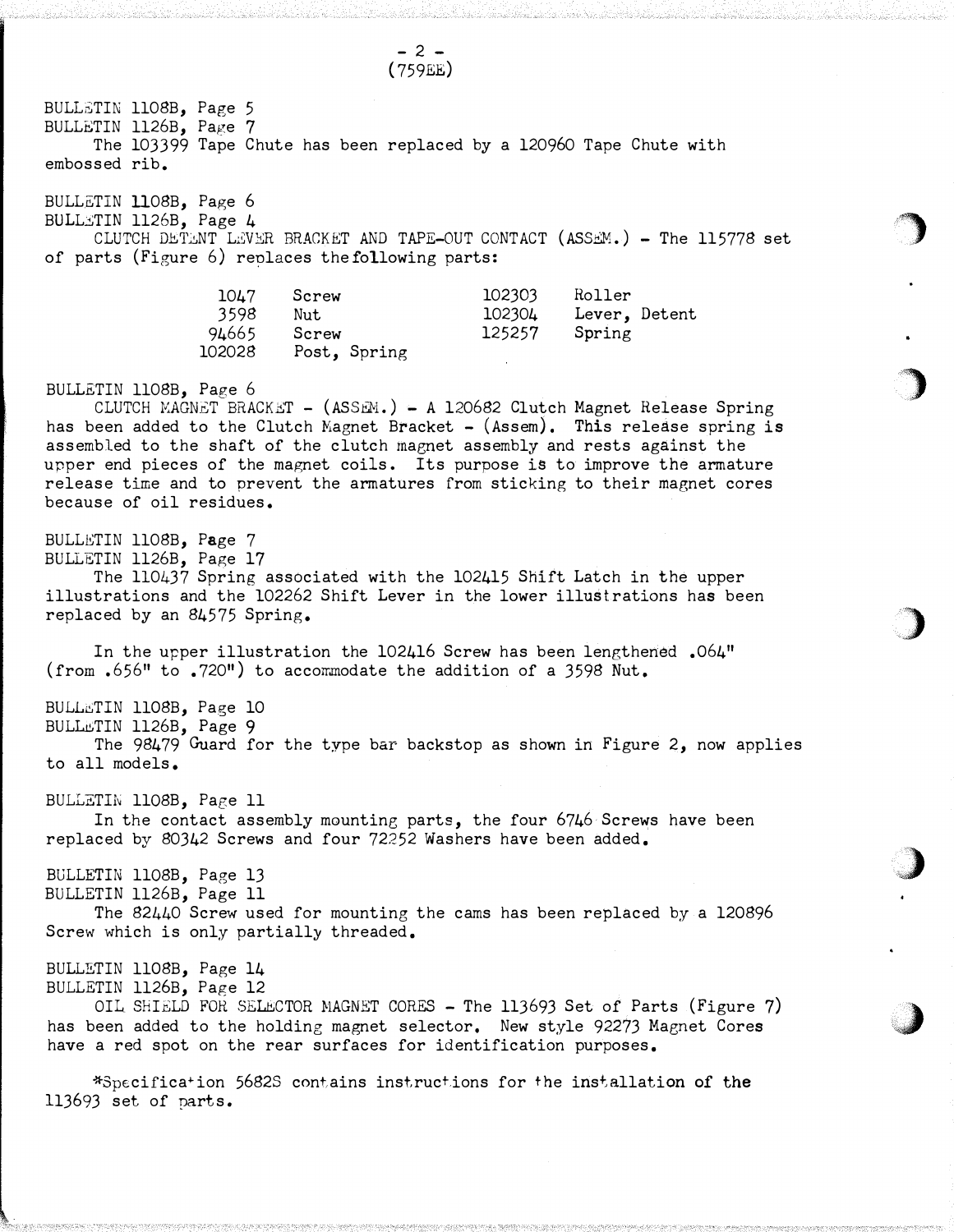BULL��IN ll08B, Page 15 BULLETIN ll26B, Page 13

In the center illustration, the 1174 Screw (right side) has been replaced by a 94669 Screw and the 3640 Lock Washer and 3599 Nut have been omitted.

BULLETIN 1108B, Page 16 BULLETIN ll26B, Page 14

 $\big($ 

 $\big($ 

 $\big($ 

 $\big($ 

 $\big($ 

The "100185 Spring Post" in the upper illustration of Bulletin 1108B and the "74554 Spring Post" of Bulletin 1126B have both been replaced by an "86506 Spring Post".

In the lower illustration, six 90752 Felt Washers have been added (for lubrication purposes) to the 101903 Stud between the arms of the 101904 Bail-Upper.

## BULL�TIN ll08B, Page 17

BULLETIN 1126B, Page 15

The 72509 Lock Washer (Bulletin ll08B) and 2191 Lock Washer (Bulletin ll26B), associated with the 74399 Screw, 125015 Washer, and 95438 Nut, have been replaced by a 107116 Lock Washer.

A 2191 Lock Washer has been added to the 125163 Screw that secures the 101995 Detent Lever.

Four of the six 95417 Separators have been replaced by four separators of new design. See Figure 3 for parts. In the unner illustration, the 7603 Spring replaces the 115978 Spring in Bulletin 1108B and the 112634 Spring in Bulletin ll26B.

The 102379 ribbon guide has been replaced by a 123945 ribbon guide. The 123945 ribbon guide differs from the 102379 ribbon guide in that the end of the long projection is bent at an angle of approximately 30 degrees.

## BULL�TIN ll08B, Pages 17 and 18 BULLETIN 1126B, Pages 15 and 16

In the upper illustrations the 101987 punch selector fingers have been replaced by 117257 punch selector fingers which are .047" longer and have a notch on the flared out portion mounting the retaining spring.

The 101988 Spring Bracket and 112634 Springs (5) have been replaced by the new style 101988 Spring Bracket and  $42661$  Springs  $(5)$ . The right-hand side of the new style bracket which has three spring holes is now .250" in height. The 112634 Spring is erroneously listed as 115978 on Page 18 of Bulletin 1108B. The new style 101988 Spring Bracket and 42661 Springs (5) should be used with the 117257 Punch Selector Fingers.

## BULL�TIN 1108B, Page 19 BULLETIN 1126B. Page 18

In the upper illustration (Bulletin ll08B) and lower illustration (Bulletin ll26B) the 112627 Nut on the 102220 Shaft (redesigned) has been replaced by two 119648 Retainers (one �t each end); the 102228 Tape Operating Bail is replaced by the 120961 Tape Depressor Bail, modified for better guidance of the tape loops.

\*The  $102204$  springs associated with the 111060 code punch block assembly have been replaced by the 124661 springs.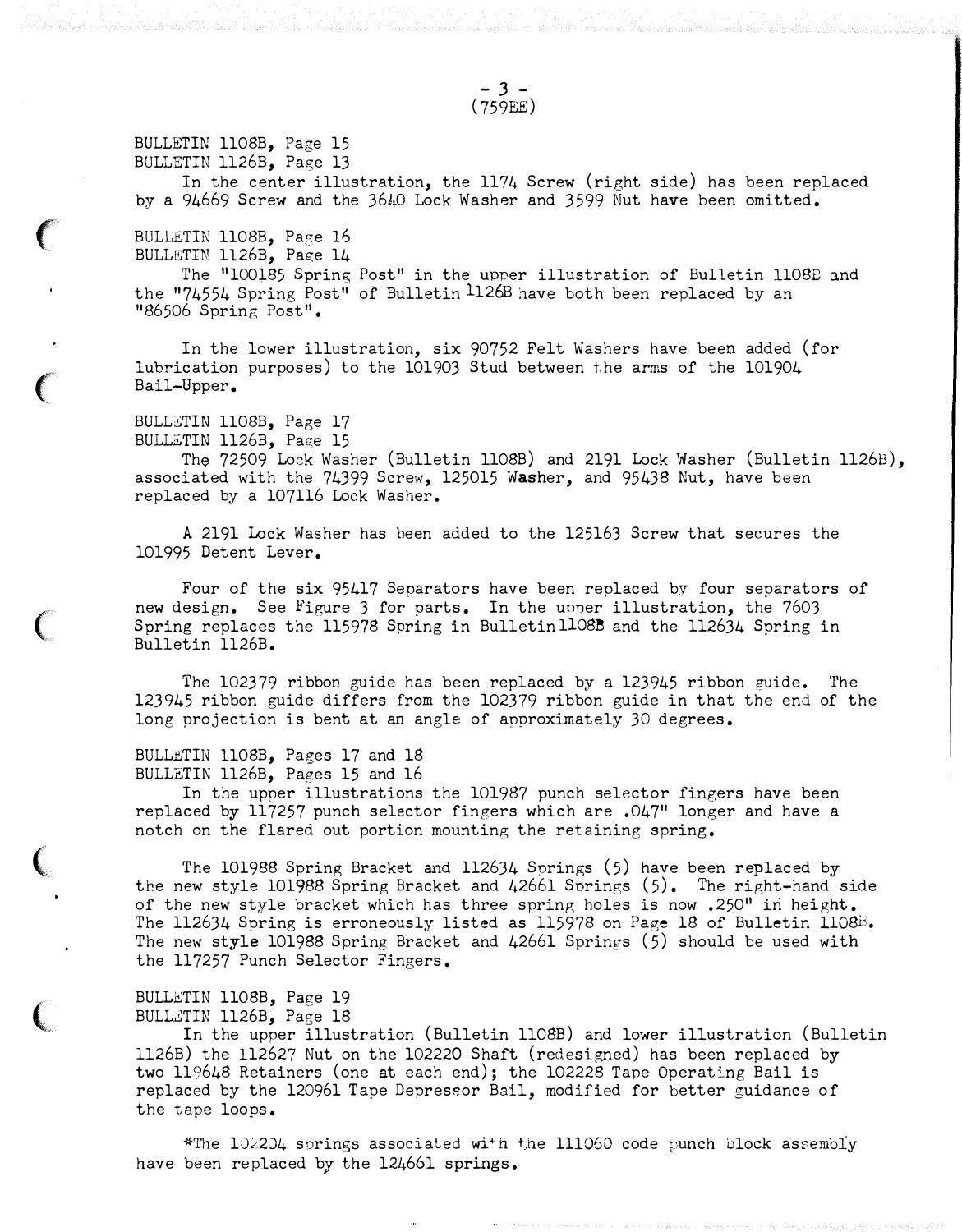- 4 - (759EE)

BULLETIN 1108B, Page 20 BULLETIN 1126B, Page 19

In the lower illustrations, the 1047 Screw and 3598 Nut that secure the 102303 Roller have been replaced by an 82532 Screw and 3606 Nut respectively.

A 121922 Tape Deflector (yoke rod shield) has been added to the pivoted transmitter assembly. It pivots on the yoke rod and is held in place by two 121923 springs anchored to two 78872 brackets.

BULLETIN 1108B, Page 21

The 102441 Selector Yoke Plate has been redesigned; it is similar to the 105139 Plate used on FRXD9 and 10 (shown on page 20) with the exception that the 102441 Plate has a bevel added to the tape channel.

When a 102441 Selector Yoke Plate or 102448 Transmitter Lid is ordered, the new style 102441 Selector Yoke Plate and 105133 Transmitter Lid are furnished since the yoke plate and lids are not individually interchangeable.

BULLETIN ll08B, Page 22

The 115515 Transfer Bail and Slide Assembly Bracket has a machined surface at the threaded bearing end for the 119754 Shaft to accommodate a 3598 Lock Nut.

BULLETIN 1108B, Page 22 BULLETIN 1126B, Page 20

In the lower illustration, the "102186 Spacer -  $End$ " (with shoulder) should appear on the left and the "102184 Spacer  $\hat{z}$ nd" (without shoulder) should appear on the right.

BULL�TIN 1108B, Pages 22 and 23

The 7614 Spring listed on Page 22 should be listed on Page 23, also on Page 22, a 41385 Spring should be listed in place of the 7614 and 55063 Spring.

NOTE: The 7614 Transfer Bail Spring (25 turns) it used only with the old style Transfer Bail Assembly Mounting Bracket. The 41385 Transfer Bail Spring (15 turns) is used only with the 115515 New Style Bracket (casting).

BULLETIN ll08B, Page 24 BULLETIN 1126B, Page 21

\*In the sensing contacts mounting parts the ten 7002 Washers have been replaced by ten 74722 Washers. Under the 102168 Post the 2191 Lock Washer has been omitted and the 7002 Washer has been replaced by a 74722 Washer (on Page 25 also in Bulletin 1108B). The 102089 Spacer - Long in the contact pileup has been replaced by a 102088 Spacer.

-�� \* \*

 $\mathcal{L}$ j

> �'). . .

> > )

)

·�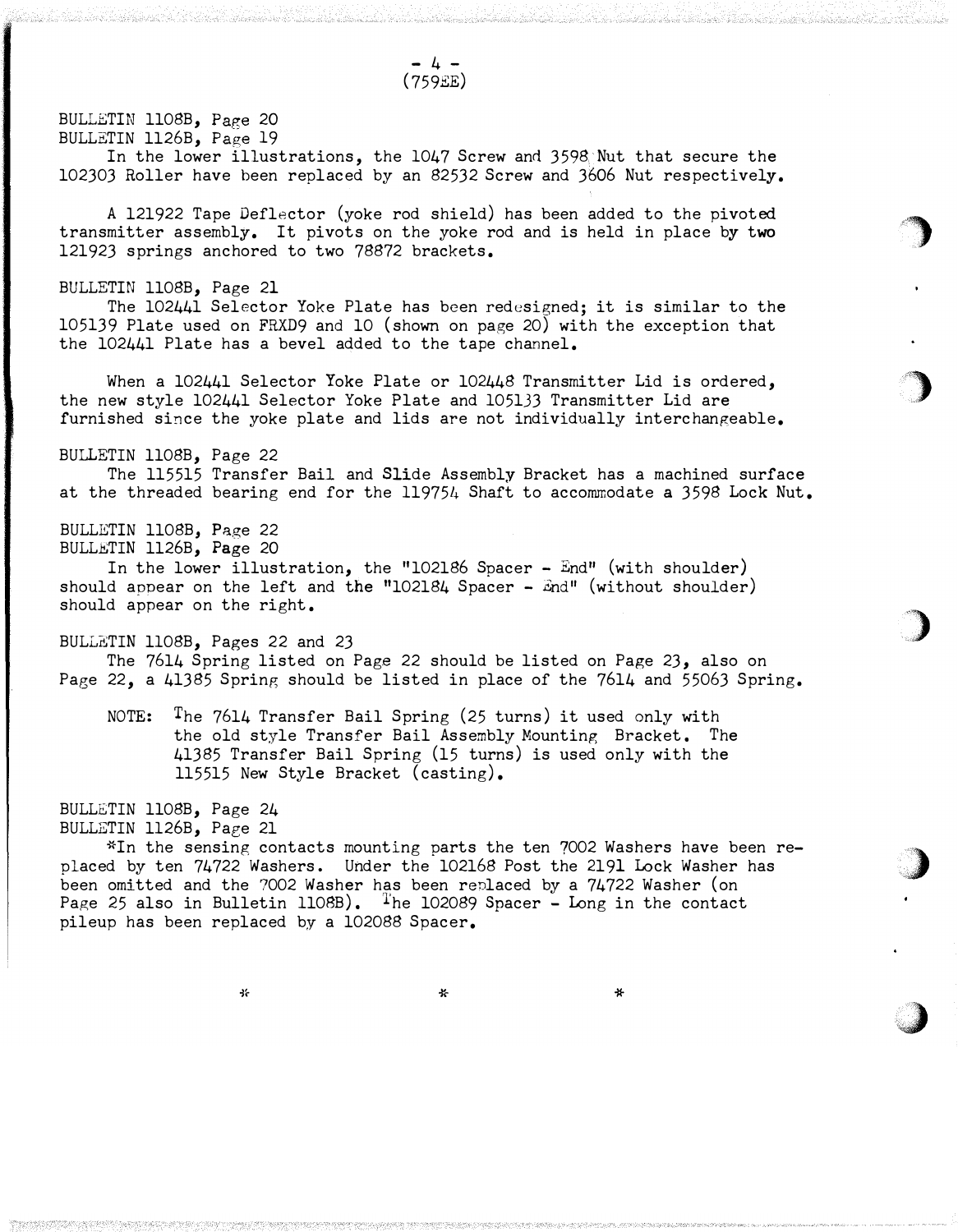

 $\mathcal{C}$ 

€

THE 120870 LUBRICATOR IS REQUIRED IN THIS NOTE: POSITION ONLY WHEN THE 123535 DETENT LEVER (FIGURE 6) IS USED.

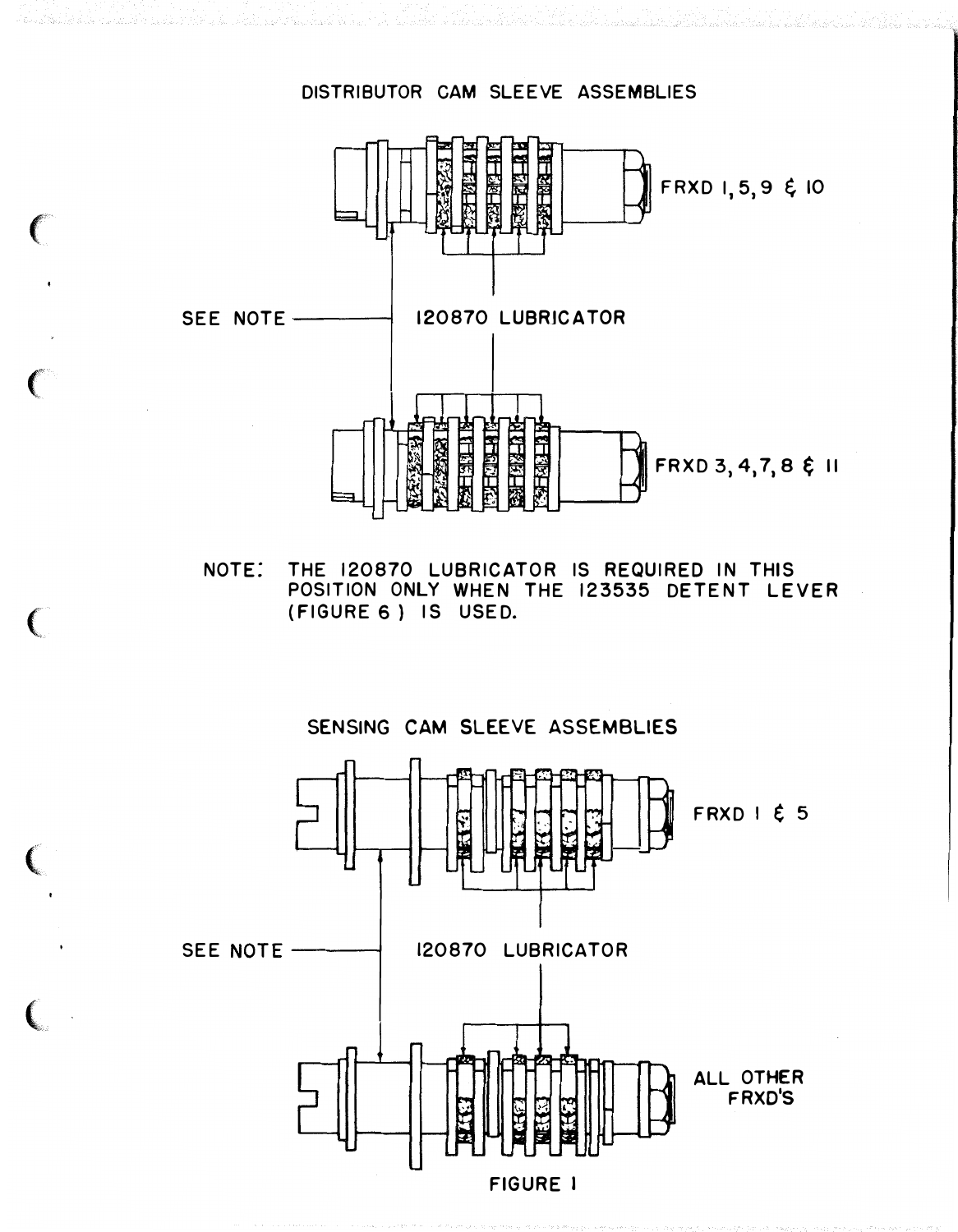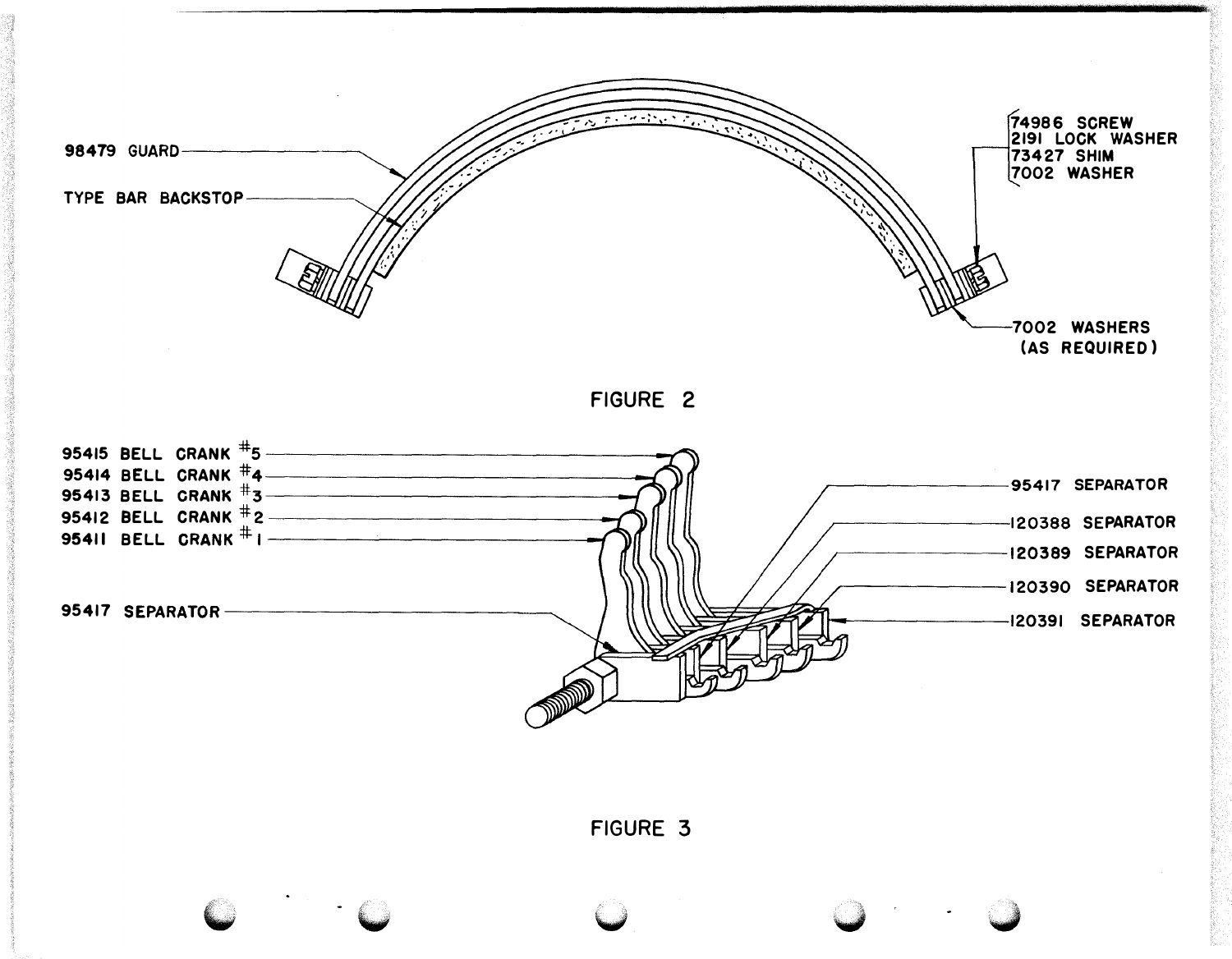

 $\big($ 

 $\overline{(\ }$ 

 $\big($ 





FIGURE 5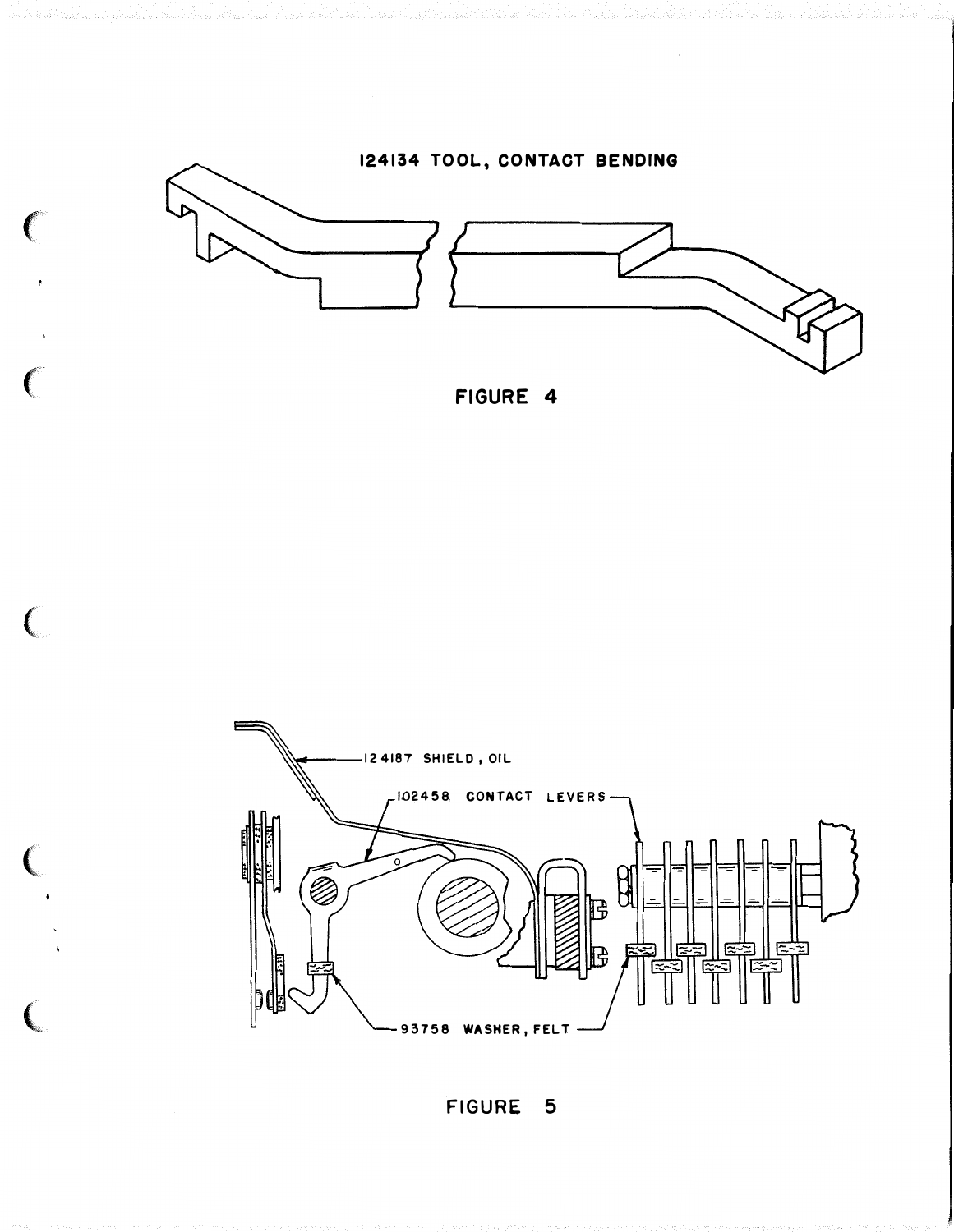

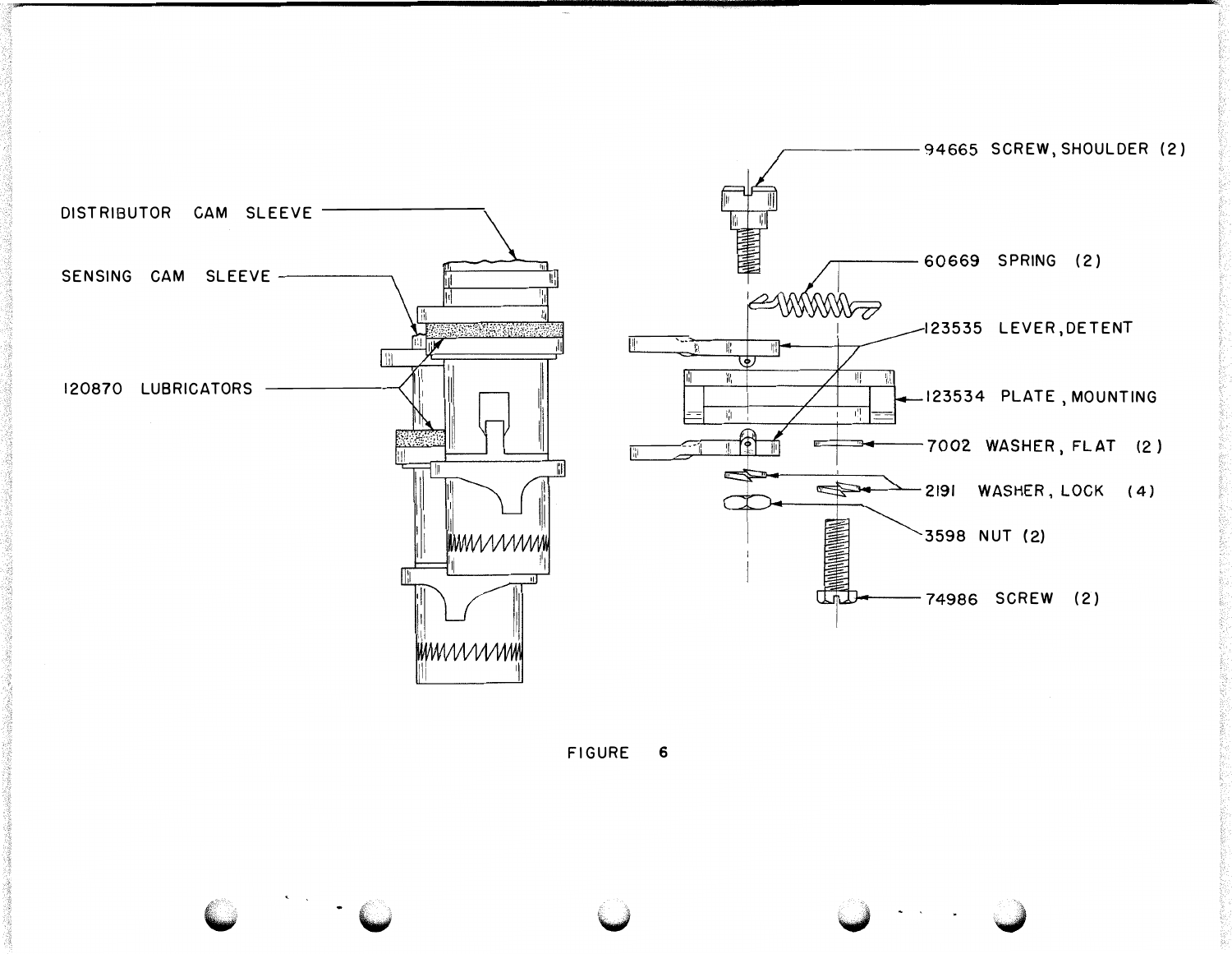

FIGURE 7